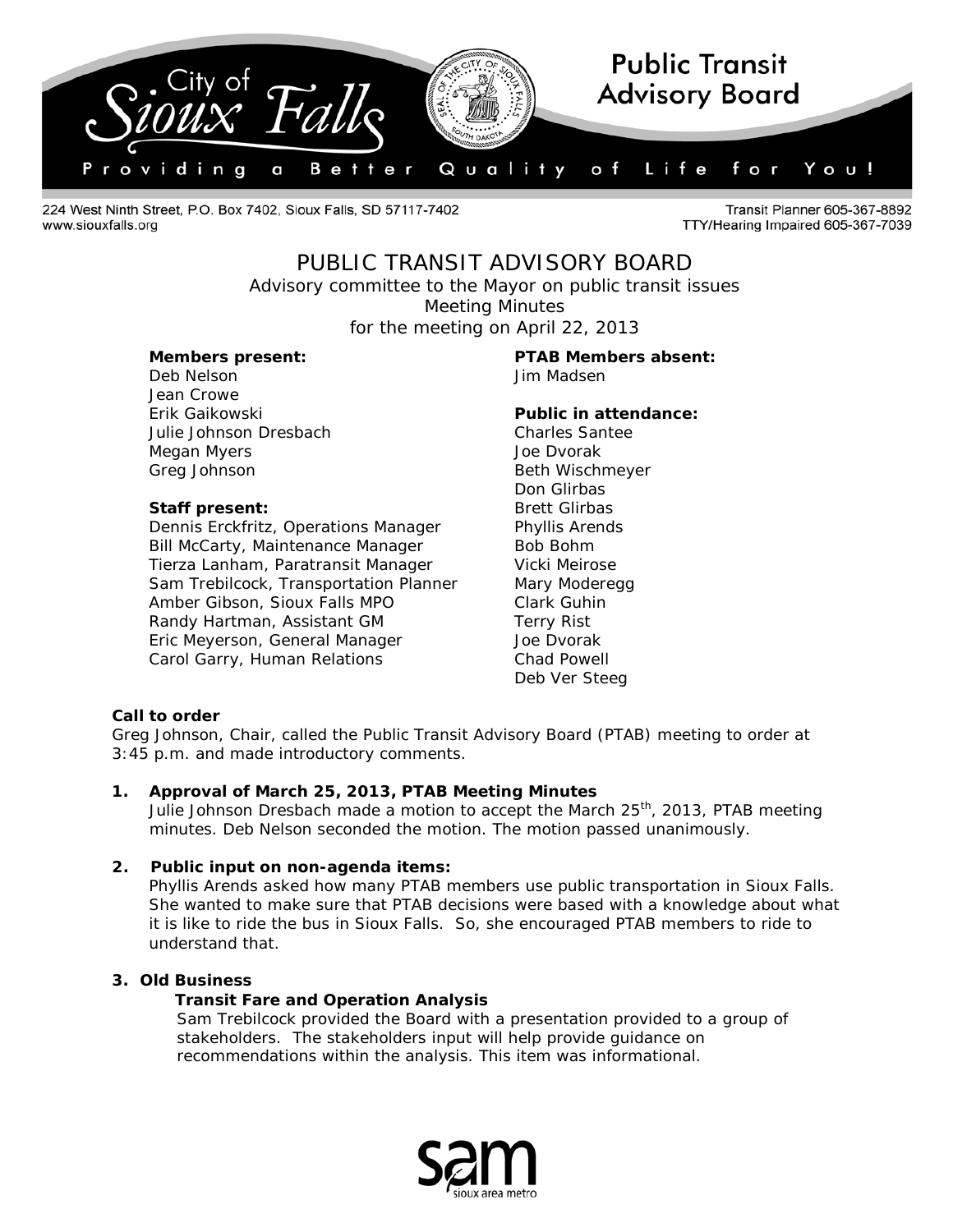### **4. Public Hearing - Paratransit Peak-Period Service Reduction Outside ¾ mile of Transit Fixed-Route Service Area**

Greg Johnson opened the public hearing with an introduction to the subject. Sam Trebilcock and Tierza Lanham explained that the system capacity available within the paratransit system has been exceeded especially at peak hours. Sioux Area Metro will need to focus its paratransit service on serving ADA certified individuals who are traveling to and from locations that are within the required 34 mile fixedroute service area. The specific service changes include the following:

- Limit the service coverage area during peak travel times (7-9 am and 2-4 pm) to locations within ¾ mile of a fixed-route except for current subscription trips.
- Limit the service coverage area after 6:30 pm to locations within the  $\frac{3}{4}$  mile of a fixed-route.
- Do not accept any new or modified subscription trips to and from locations that are beyond ¾ of a mile of a fixed -route.

Greg Johnson asked if anyone had a comment on the proposed policy. The following comments were offered:

- What is the cost of missing trips including Medicaid and work trips?
- Adjusting hours for people may not always be possible
- I think it is important here to find more money to provide additional capacity
- I could change my times of travel
- Dakotabilities will have 21 people from 3 houses affected by this new policy
- Achieve is interested in tripper routes on fixed-route busses to help with the paratransit capacity issues.
- Could we keep the same service and just not expand it in the future?
- Increasing the outside the 34 mile area fare to \$6 would be too much.
- Dakotabilities is not able to take more client trips because of the capacity on our vehicles and the lack of drivers.
- Could Sioux Falls charge an additional fee for peak hour service outside the ¾ mile service area?
- Some people utilize the Sanford Health Center for people with disabilities that operates from 2 to 6 pm. Reducing peak hour service will make it difficult to use this service.
- Is there a way to add more wheelchair spots on a fixed-route bus?
- We need to be looking for more money from the federal government and hospitals.
- We are willing to pay more to keep our services.
- This type of paratransit service is more important than keeping the trolley. Deb Nelson made a motion to recommend the approval of all three service changes and take it to City Council. PTAB members agreed that this is extremely difficult decision and more funding is needed to help maintain current services. PTAB unanimously approved the motion.

### **5. Reports:**

# **a. March Operations Report**

Eric Meyerson provided a report on the ridership statistics of Sioux Area Metro for March. This item was informational.

### **b. Transit Marketing Committee**

Randy Hartman told the Board that the Marketing Committee is working on bus stop sign designs. A presentation of the recommended design will be brought to PTAB next month. This item was informational.